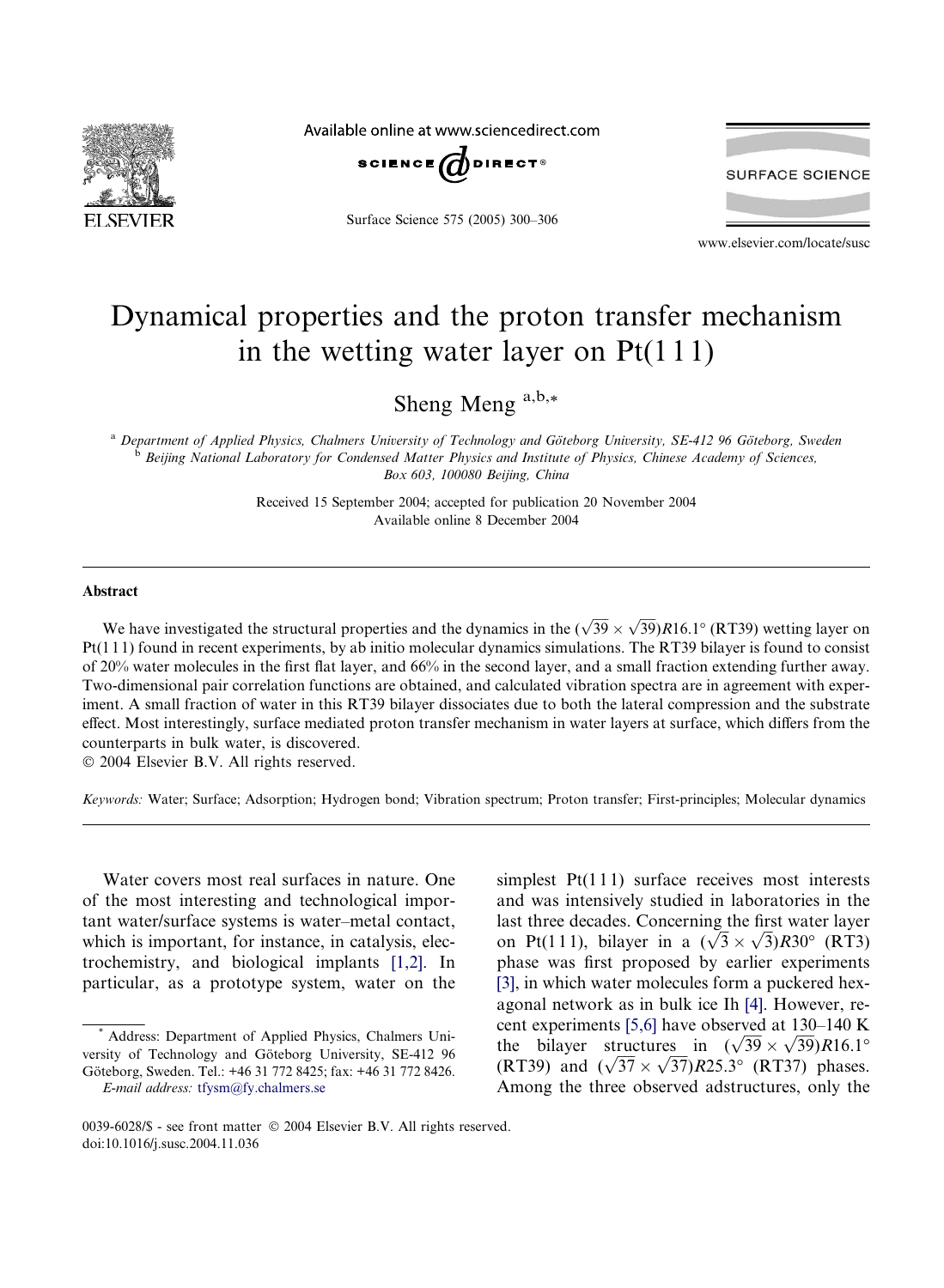<span id="page-1-0"></span>RT39 bilayer was found to form the complete firstbilayer [\[5,6\]](#page-6-0). It wets the surface, and transforms into RT3 at a coverage of  $\approx$ 5 bilayers [\[6\].](#page-6-0) The RT39 bilayer phase is most interesting because it marks the initial formation of the H-bonded water networks on the surface. However, detailed characterization of the structure and dynamics of this new phase is still lack in literature.

In this paper, we present a theoretical investigation on the wetting layer RT39 on  $Pt(111)$ . We have studied the structure and dynamics of the RT39 water layer by ab initio molecular dynamics (MD) simulations based on density functional theory (DFT). As it includes the electronic structure and the electron dynamics into consideration, this method is parameter-free and counts the Pt–water and water–water interactions more properly and precisely than classical MD simulations employing empirical potentials [\[7,8\]](#page-6-0). We found that the RT39 bilayer on  $Pt(111)$  is composed by the flat first layer with an O–H separation along the surface normal as small as  $0.1 \text{ Å}$ , and a broader top layer with OH groups pointing either parallel or perpendicular to the surface. This characteristic is similar to the standard RT3 bilayer structure, but has a different partition in the two layers. Pair correlation functions (PCF) in a two-dimensional (2D) geometry and the vibration spectrum are calculated, and generally they are in agreement with experiment whenever available. In particular, we found a small fraction of water molecules are dissociated in the RT39 layer, similar to Feibelman's calculations [\[9\].](#page-6-0) The reason for water dissociation are discussed. And most interestingly, the surface mediated proton transfer mechanism in the water layer at surface, which is different from that in bulk [\[10,11\]](#page-6-0), has been discovered and discussed.

The calculation was performed with the Vienna ab initio simulation program, VASP [\[12,13\]](#page-6-0). The supercell consists of three layer of  $Pt(111)$  surface supercent consists of three layer of P(111) surface<br>atoms in a  $(\sqrt{39} \times \sqrt{39})$ R16.1<sup>o</sup> period, and an adsorbed water layer with 32 molecules. Therefore totally 213 atoms are presented in the supercell. A vacuum region of  $13.4 \text{ Å}$  is placed between the Pt slabs to eliminate the interactions between the unitcells. A planewave energy cutoff of 300 eV and a single  $k$ -point sampling at  $(0.5, 0.5, 0)$  in the surface Brillouin Zone was used. During the

molecular dynamics simulation, all atoms in water and the first Pt layers are allowed to move according to the calculated forces. Full relaxation of the first several surface layers wound not change the dynamics, given the very small amount  $($ the relaxation effect of  $Pt(111)$ . A constant energy simulation with a timestep of 0.5 fs, has been run for 3.3 ps at temperature  $\sim$ 130 K, after equilibrating the system for 0.2ps. The total energy is conserved at the level of  $\leq 2 \times 10^{-4}$  eV/step. The Vanderbilt ultrasoft pseudo-potentials [\[14\]](#page-6-0) and the gradient-correction exchange-correlation energy by Perdew and Wang (PW91) [\[15\]](#page-6-0) were used. After extensive comparison, the PW91 (and its derivatives PBE) are shown to be promising for describing the hydrogen bonding [\[16\]](#page-6-0) and bulk water [\[17\]](#page-6-0). In particular, it has been shown to be most successful for surface systems [\[18\].](#page-6-0)

The gross structure of the RT39 water layer was found to be similar to that of the RT3 bilayer on Pt(111). Water also forms puckered hexagonal networks in RT39. However, due to the compression by 3.3% in its two-dimensional surface unitcell compared with the ideal ice Ih [\[5\],](#page-6-0) RT39 bilayer shows a more disordered atomic distribution. To characterize the RT39 water structure, the atomic distribution along the surface normal is shown in Fig. 1. The atomic densities versus



Fig. 1. The atomic distribution (O, solid line; H, dashed) along surface normal in the RT39 water bilayer. Atomic densities versus the atom–surface distance, averaged from 6000 configurations in the MD trajectory, are shown.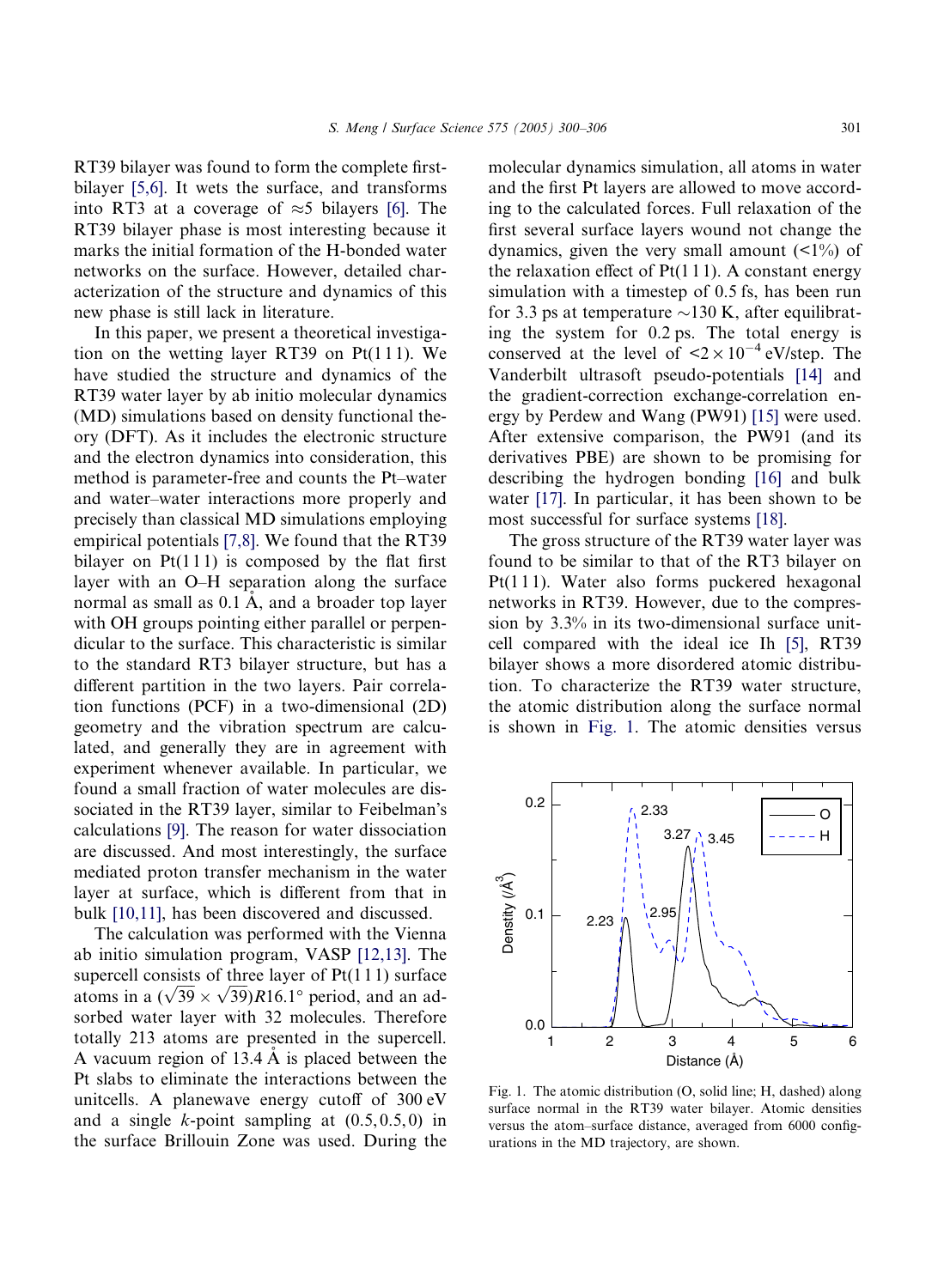<span id="page-2-0"></span>distance away from the  $Pt(111)$  surface for both O and H are shown. These densities are averaged from 6000 configurations recorded in the MD trajectory though they are not all independent. The averaged position of the surface Pt atoms in the MD simulation, which shows only a small outward relaxation of  $\sim 0.02$  Å, is used here to define the position of the surface plane.

Two major peaks centered at 2.23 and 3.27 A for the O–surface separation  $(d_{OS})$  are presented in [Fig. 1.](#page-1-0) It confirms the RT39 bilayer is mainly a bilayer structure, according to its O distribution. The first layer ( $d_{\text{OS}}$  = 1.92–2.58 Å) accommodates 6.50 molecules in the unitcell, i.e. 20.3% molecules. The second layer ( $d_{OS} = 2.59-4.10$  Å) encloses the majority of water with a number of 21.12, that is, 66.0% of water molecules. Besides them, there is a low bump at  $d_{\text{OS}} = 4.50 \text{ Å}$  in [Fig. 1,](#page-1-0) which could be considered as an extension of the second layer. As it is rather far away from surface, only a small fraction of water molecules (13.7%) have O– surface separations in this range. The features in the O-surface distribution for the RT39 bilayer are quite different from the traditional picture of the structure of a bilayer, especially the RT3 bilayer, where half molecules are in the first and the second layer, respectively. The distribution curve for the H–surface separations is a little more structured. The first peak at  $2.33 \text{ Å}$  demonstrates that the first water layer is rather flat, with a thickness as small as 0.1 Å. The other peaks sits either to the left or to the right of the corresponding peaks in the O-surface curve, showing that the H atoms are pointing to or away from the metal surface. These are consistent with the direct observation on the structures from MD trajectories.

To calibrate the internal water structure, twodimensional pair correlation functions for OO, OH, and HH pairs are plotted in Fig. 2. All atoms are projected onto the surface plane, and then counted. The gross features are similar to both the theoretical [\[19\]](#page-6-0) and experimental [\[20\]](#page-6-0) PCFs for bulk ice [three dimensional (3D) PCF]. The first and second peaks in OO PCF  $(g_{OO})$  are located at  $2.55$  and  $4.45$  Å, respectively. They are much shorter than those in bulk water (2.7– 2.8 Å, and 4.5–4.6 Å), because of the compression effect in the RT39 water layer. In contrast to the



Fig. 2. The two dimensional pair correlation functions for OO (solid line), OH (dashed line), and HH (dot-dashed line), respectively.

coordination number of four in the bulk ice, integrating  $g_{\text{OO}}$  to the first minimum at 3.45 Å gives the coordination number of 2.9, which corresponds to a 2D structure at surface. In a perfect 2D hexagonal ice lattice, the coordination is three for each water molecule. PCFs for OH and HH are also qualitatively comparable to that for the bulk ice at 100 K from MD simulations employing model potentials [\[19\].](#page-6-0)

Detailed comparison with experiment can be made by calculating the vibration spectrum for the RT39 layer. [Fig. 3](#page-3-0) shows the calculated vibrational spectrum, obtained from Fourier transform of the velocity–velocity autocorrelation function as in earlier studies [\[21\].](#page-6-0) Good agreement with the experimental reflection absorption infrared (RAIR) spectra (Fig. 4, in Ref. [\[6\]\)](#page-6-0) are found, for both the positions and the shape of vibration peaks. In details, OH stretch modes at 409 and 430 meV is similar to the main peak/shoulder at 410 and 426 meV in experiment, after multiplying an isotope factor of 1.35 ( $D_2O$  layers, instead of  $H<sub>2</sub>O$ , are used in experiments). A small peak at 460 meV for free OH also looks similar to that in experiment at 456 meV. The HOH scissor mode is calculated to be at 200 meV, agrees with experimental value (201 meV) again. Experiments did not show vibration energies below 150 meV, where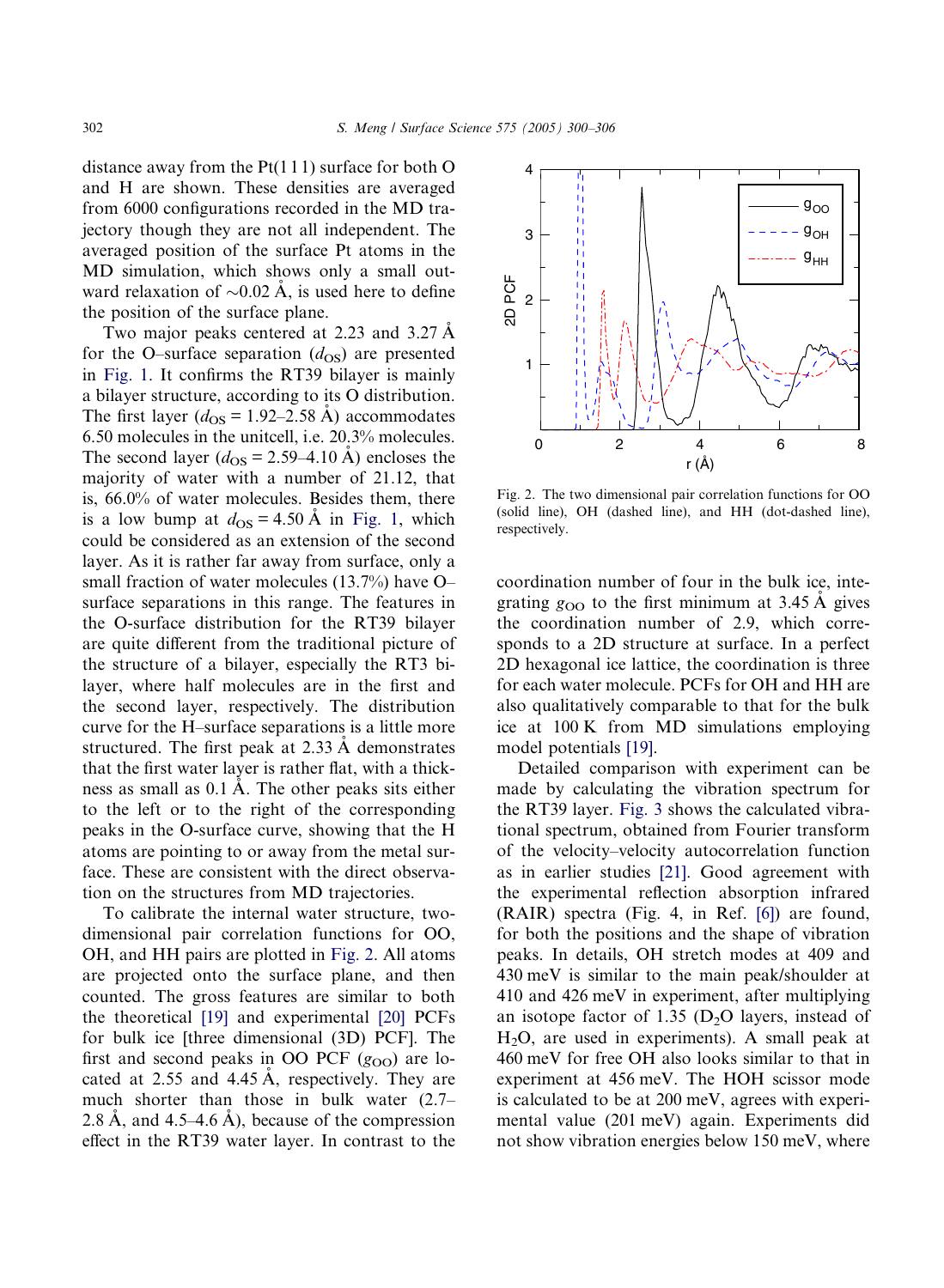<span id="page-3-0"></span>

Fig. 3. Calculated vibration spectrum for the first RT39 bilayer from MD trajectories.

we calculated several peaks at 130, 104, 73 and 27 meV for the librational and translational modes, which are also characteristic for a hydrogen-bonded water network. In detail, they correspond to water wagging/twisting/rocking modes, and the lowest mode at 27 meV is the  $H_2O-OH_2$ and/or Pt–OH2 translational modes. Although they are hard to assign precisely, these modes frequently appear in a lot of experiments [\[22\]](#page-6-0). The close match between calculated and experimental vibration spectra provides us confidence that we have simulated the real structure for the RT39 bilayer that exists in experiments.

While the (dynamical) structure for the RT39 bilayer is well-characterized through our atomic density plot, pair correlation functionals, and also the vibration spectrum, the intrinsic and mysterious dynamical processes have not been explored yet. The most interesting issue in the RT39 bilayer on  $Pt(111)$  is the water dissociation and proton transportation mechanism therein. As previous theoretical studies revealed [\[9,23,24\]](#page-6-0), there are a few  $H_2O$  molecules dissociated in the RT39 water layer, forming  $H_3O^+$  and  $OH^-$  like molecules. We find that only a small fraction of water molecules, 3 out of 32 (9%), dissociate in the first RT39 bilayer, and all  $H_3O^+$  lie in the upper layer. The dissociated OH residues approach the Pt surface,

stabilized at a height of  $2.1 \text{ Å}$  above the surface. The  $H_3O$ -like molecule is found to have a longer OH bond length, about 1.05 Å averaged from MD simulations, and hence have a lower OH stretch energy of 250 meV.

The possible reason for the partial dissociation in the RT39 bilayer on  $Pt(111)$  lies in both lateral compression of the water film and its interaction with the substrate. This is evidenced by the fact that if we remove the Pt substrate while keep the water configuration as before, still one and only one  $H<sub>2</sub>O$  molecule is found dissociated by geometry optimization, compared to three in the adsorbed bilayer on  $Pt(111)$  among 32 molecules in the unitcell. In the RT39 ice layer, the averaged distance between two neighboring water hexagons is estimated to be  $4.33 \text{ Å}$ , compressed by  $3.3\%$ compared to that of  $4.48 \text{ Å}$  in bulk ice Ih. The deviation of water separation from its optimized value implies a stress exists in the RT39 layer, which modifies to some extent the pure H bonding interaction between water molecules in the 2D film, and consequently affects the water structure and dynamics. As a result, it not only results in the diffuse distribution of water molecules ([Fig.](#page-1-0) [1\)](#page-1-0) and the shortage in O–O separations ([Fig. 2\)](#page-2-0), but also leads to one water molecule dissociation in the free-standing RT39 bilayer here. The other two dissociated water are retained by the substrate. Further evidence for the collective effect on dissociation is shown by the potential energy surface for an H atom along two adjacent O atoms  $(O_A \text{ and } O_B)$  in [Fig. 4](#page-4-0). In the case of the water  $dimer/Pt(111)$ , whose configuration is obtained by removing all irrelevant  $H_2O$  from the RT39 bilayer, the minimum of potential energy is close to  $O_B$  forming two intact  $H_2O$  molecules on the surface. While in RT39 bilayer, the minimum bounces back to  $O_A$  end, forming an  $H_3O^+$  and  $OH^-$  pair. Therefore the  $H_2O_B$  molecule is dissociated due to the change in the potential field, which in turn comes from the interaction with the neighboring  $H_2O$  around molecule A and B.

Evidence for the surface induced dissociation comes from the fact that only bottom  $H_2O$  donates proton to neighboring molecules. On the contrary, none of the upper  $H_2O$  molecules is found to donate a proton to other molecules. Bottom  $H_2O$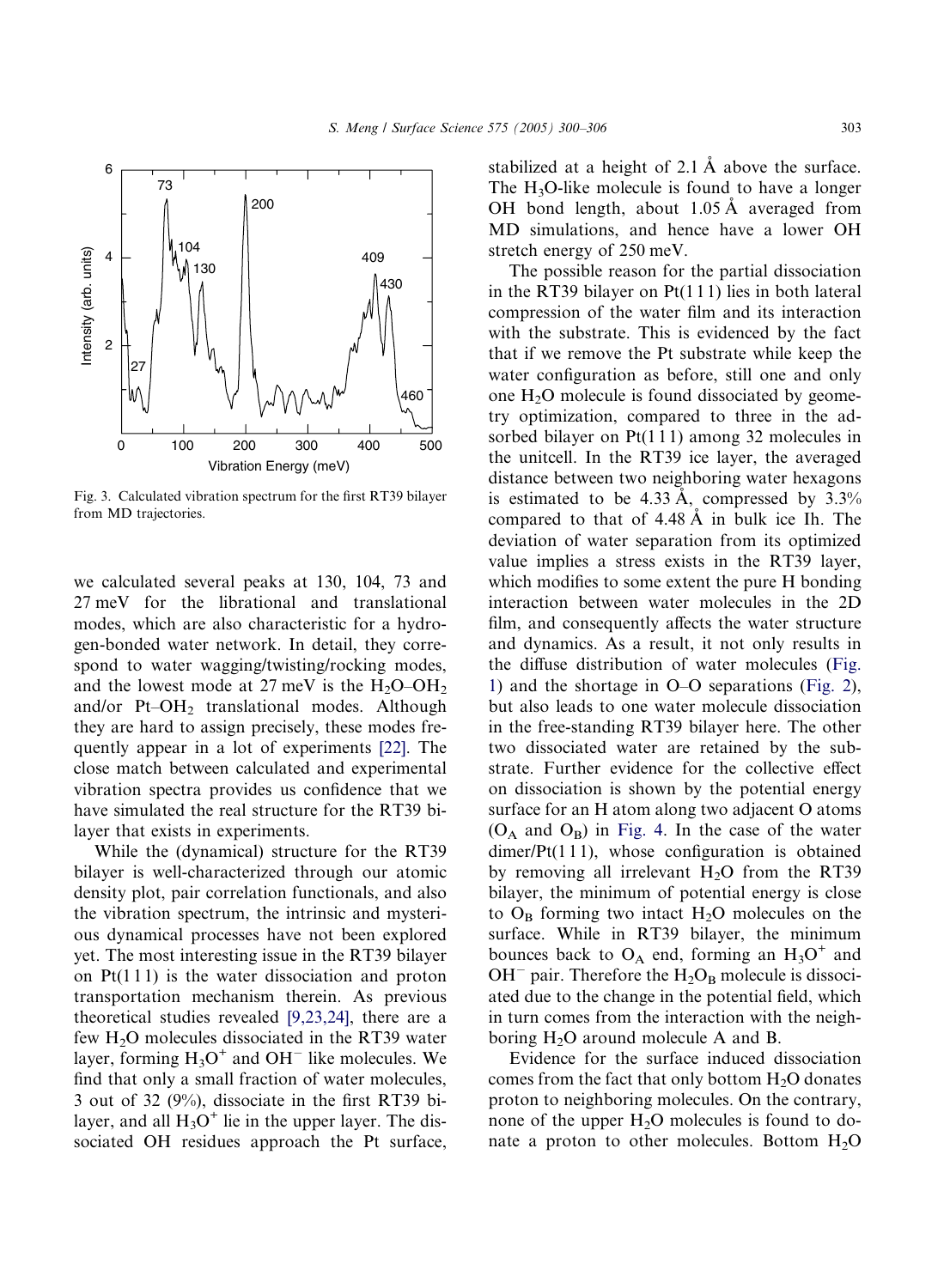<span id="page-4-0"></span>

Fig. 4. The relative energy versus the O–H separation in the adsorbed dimer (dots) and the bilayer that contains this dimer (squares). Water  $H_2O_B$  is dissociated in the latter case, showing the collective effect in RT39.

molecules are usually thought to be much modified by the substrate due to the strong water–metal binding. Consequently, all the  $H_3O^+$  lies in the upper layer of the first RT39 bilayer, while OH binds to the Pt surface with a Pt–O bond length of  $2.1$  A.

Water dissociation into  $H_3O^+$  and  $OH^-$  like groups in the RT39 bilayer, results in abundant proton transfer processes at the surface. Proton transfer mechanism at surfaces is found to be different from that in bulk water [\[10,11\],](#page-6-0) because of the low coordination in the 2D surface water and the presence of substrates. Each molecule forms only 3 hydrogen bonds at most to its neighbors at surface, compared to 4 when proton transfer occurs in bulk water. Our molecular dynamics simulation reveals four types of proton transfer processes at surface: (i)  $H_3O^+$  migration, (ii)  $OH^-$  group migration, (iii)  $OH^-$ ,  $H_3O^+$  recombination, and (iv) H dancing (i.e. an H atom hopping between two neighboring O atoms now and then). All processes involve the motion of a proton jumping from one O to the adjacent O along the hydrogen bond.

The general scheme for proton transfer at the  $Pt(111)$  surface is illustrated in [Fig. 5.](#page-5-0) Structures from the MD simulation for the process that, an  $H<sub>2</sub>O$  molecule dissociates and the separated proton then transfer to neighboring molecules, are shown. Initially,  $H_2O_A$ ,  $H_2O_B$ , and  $H_2O_C$  are three adjacent molecules in the RT39 bilayer [\(Fig. 5](#page-5-0)(a)). One of the H-bonded proton  $(H_A)$  of molecule A, jumps from  $O_A$  to  $O_B$  at a time t of 115 fs ([Fig.](#page-5-0) [5\(](#page-5-0)b)). Thus there form  $H_3O_B^+$  and  $O_AH$  ([Fig.](#page-5-0) [5\(](#page-5-0)c)). However, the newly formed  $H_3O_B^+$  is metastable. It then donates its own hydrogen  $(H_B)$  to adjacent O<sub>C</sub> in the molecule C at time  $t = 208$  fs ([Fig. 5\(](#page-5-0)d)). Therefore the hydrated proton  $(H<sub>3</sub>O<sup>+</sup>)$  migrate from site B to site C. Along with the H dancing process between two adjacent O atoms (not shown), where water dissociates into  $H<sub>3</sub>O<sup>+</sup>$  and OH<sup>-</sup> and then gets recombined from them in turn, we found that: (i) The O–O separation is around  $2.5 \text{ Å}$  when a proton transfer process occurs. This is in good agreement with other calculations [\[10,11\]](#page-6-0) and experiments [\[25\]](#page-6-0). (ii) Proton transfer is a prompt process, which is usually completed in 0.2–0.5 ps. This is verified by the low barrier for H transfer,  $\approx 40$  meV, estimated from our MD simulation. The barrier should be further smoothened when the quantum motion of H atoms is taken into consideration [\[11\]](#page-6-0).

The substrate plays key roles in proton transport processes in a surface water layer. [Fig. 6](#page-5-0) shows an  $OH^-$  transportation process, where the substrate is found to be greatly involved. In this process, the proton from the interfacial  $H_2O$  transfers to the neighboring  $OH^-$ , forming a new  $OH^$ and  $H_2O$ . The variations of Pt–O and O–H bond lengths for the two adjacent molecules  $H_2O_A$  and  $O_BH^-$  are plotted. Initially  $H_2O_A$  lies high  $(3.5 \text{ Å})$  on the surface, while the O<sub>B</sub>H<sup>-</sup> binds to the Pt surface at  $2.1 \text{ Å}$  as aforementioned. Then by rotating the molecule (corresponding to the reduction of  $O_BH$  distance from 3.6 A to 1.7 A in the first 500 fs), the H atom in A turns to form an  $O_A H \cdots O_B$  hydrogen bond, and then jumps from  $O_A$  to  $O_B$  forming an  $O_B$ –H covalent bond at  $\approx$ 1.1 ps. Simultaneously, the surface Pt atom come to bind  $O_A$  (now in  $O_AH^-$ ) strongly, indicated by the equilibrium Pt–O distance around 2.1 A they form. After the proton transfer process is completed,  $O_B$  (now  $H_2O_B$ ) gradually departs from the Pt surface and move higher. In the meanwhile the beneath atom  $Pt_A$  (which binds  $O_A$ ) is lifted up about 0.1 A, while  $Pt_B$  (which binds  $O_B$ )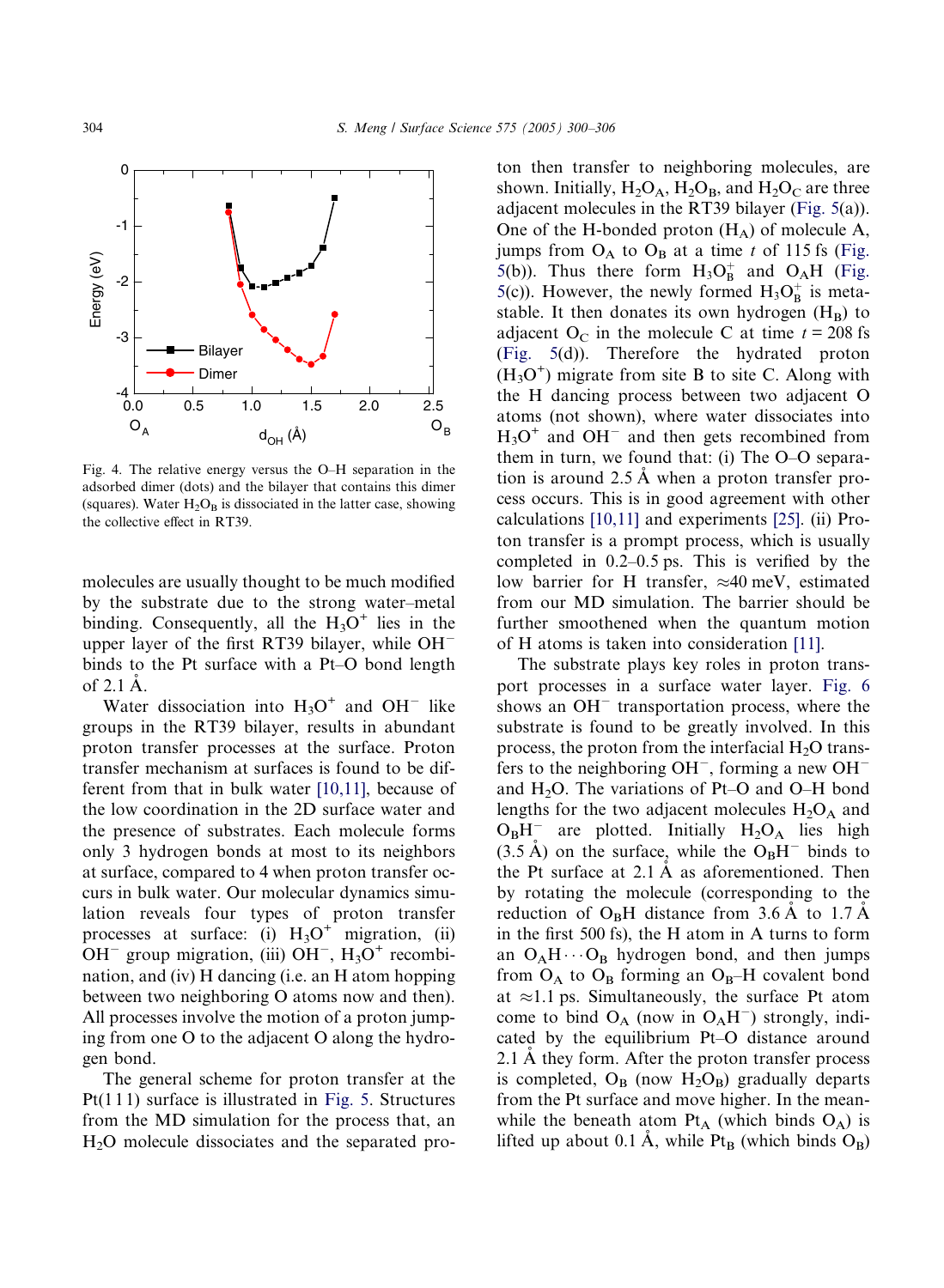<span id="page-5-0"></span>

Fig. 5. Top views of water structures in a proton transfer process at the  $Pt(111)$  surface, recorded from the MD simulation. Big, middle, and small balls represent Pt, O, and H atoms, respectively. There forms an H3O and OH-like molecule after this process.



Fig. 6. The Pt–O separations (upper panel) and the corresponding OH bond lengths (lower panel) versus the simulation time, showing the surface mediated  $OH^-$  transport mechanism in the RT39 bilayer on  $Pt(111)$ .

bounces back during  $OH^-$  transportation. Therefore we conclude that the metal substrate makes unique roles through binding and supporting the molecules, and leads to a ''surface-mediated'' proton transfer process. Similar proton transfer mechanism has been observed from MD simulations on polar surfaces, such as  $\alpha$ -Al<sub>2</sub>O<sub>3</sub> [\[26\]](#page-6-0) and SiC(100) [\[27\],](#page-6-0) which easily stabilize the separated protons and hydroxyl groups. But it is not the case on simple metal surfaces, where the proton transfer process is more difficult and tricky, and surfaces make a nontrivial contribution, because of the much weaker water–substrate interactions on the metal surfaces. The surface mediated proton transfer processes on the inert noble metal surfaces, which differ much from the standard cases in bulk water, also have many implications in industries as well as the medical techniques.

In conclusion, we have characterized the RT39 water bilayer recently found on  $Pt(111)$  by experiments, using ab initio molecular dynamics simulations based on density functional theory. The RT39 bilayer consists of a flat first layer accommodating 20% water molecules and a broadened second layer. The dissociation of a small fraction of water (9%) are discussed, and the intriguing surface mediated proton transfer mechanism has been discovered. Our findings confirm the general belief that, water vicinal to (solid) surfaces usually exhibits anomalous behaviors which differ from bulk water.

## Acknowledgments

The author acknowledges Prof. S.W. Gao and Prof. E.G. Wang for insightful discussions. This work was supported by the Swedish Research Council (VR) through VR 621-2001-2614 and the Swedish Foundation for Strategic Research (SSF) via the Materials consortium ATOMICS. The author thanks HPC2N, the High Performance Computer Center at North, and the national supercomputer center (NSC) in Sweden, for the allocated computer time.

## **References**

- [1] P.A. Thiel, T.E. Madey, Surf. Sci. Rep. 7 (1987) 211.
- [2] M.A. Henderson, Surf. Sci. Rep. 46 (2002) 1.